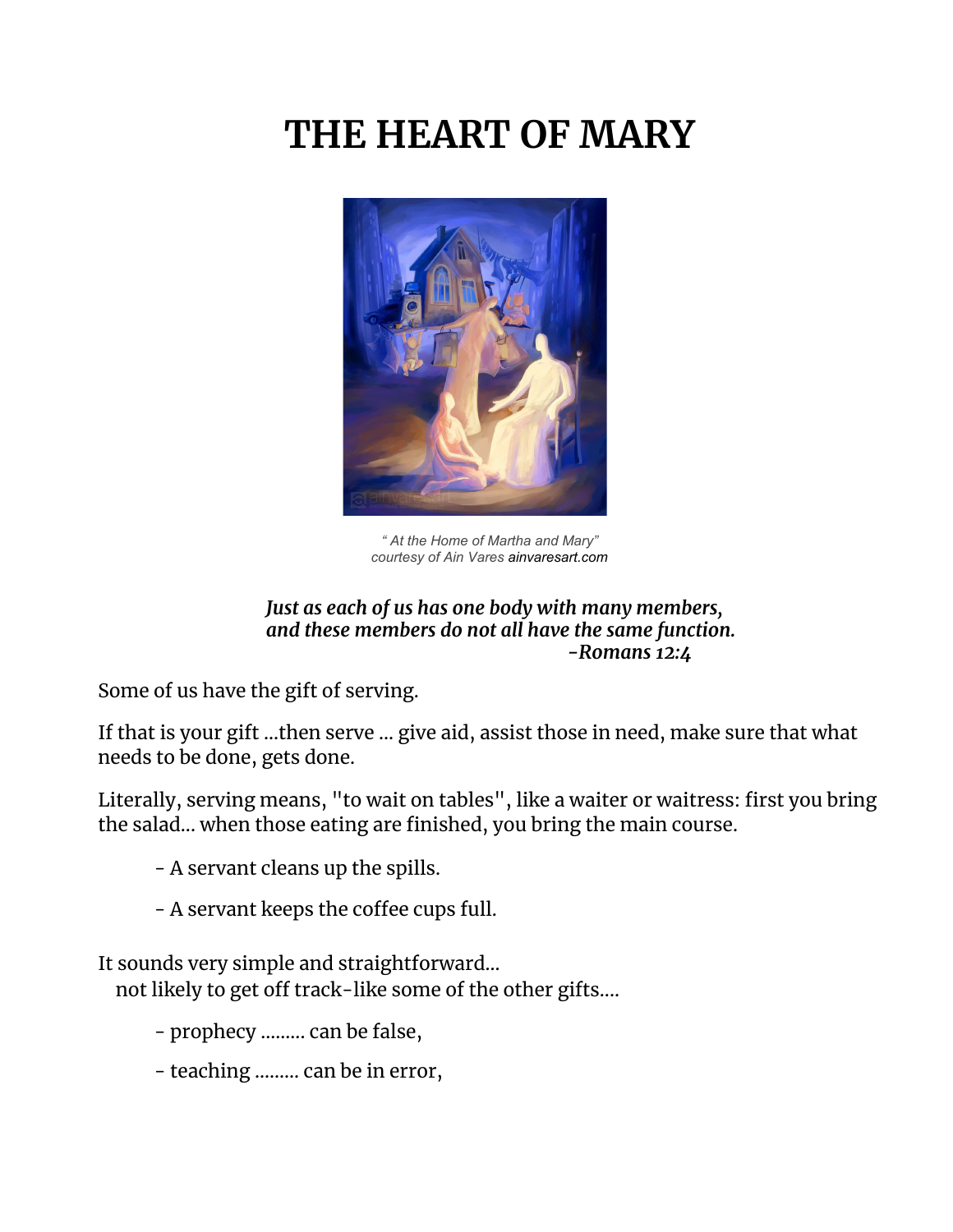- encouragement...may be amiss, saying, "Peace, peace"when there is no peace.

Serving others usually doesn't get off track or become false.

But, our serving can become...

weighed down, burdened, and disheartened.

When that happens,

… even the "innocent" gift of serving can draw us away from where we need to be.

*As Jesus and his disciples were on their way, he came to a village where a woman named Martha opened her home to him. She had a sister called Mary, who sat at the Lord's feet listening to what he said. But Martha was distracted by all the preparations that had to be made. She came to him and asked, "Lord, don't you care that my sister has left me to do the work by myself? Tell her to help me!" "Martha, Martha;'! the Lord answered, "you are worried and upset about many things, but only one thing is needed. Mary has chosen what is better, and it will not be taken away from her." Luke 10:38-42*



*Unknown Source*

*Pain*

Martha has the gift of service ... but Martha needs the heart of Mary.

As Jesus and his disciples were on their way, he came to a village where a woman named Martha opened her home to him. But Martha is distracted by all the preparations.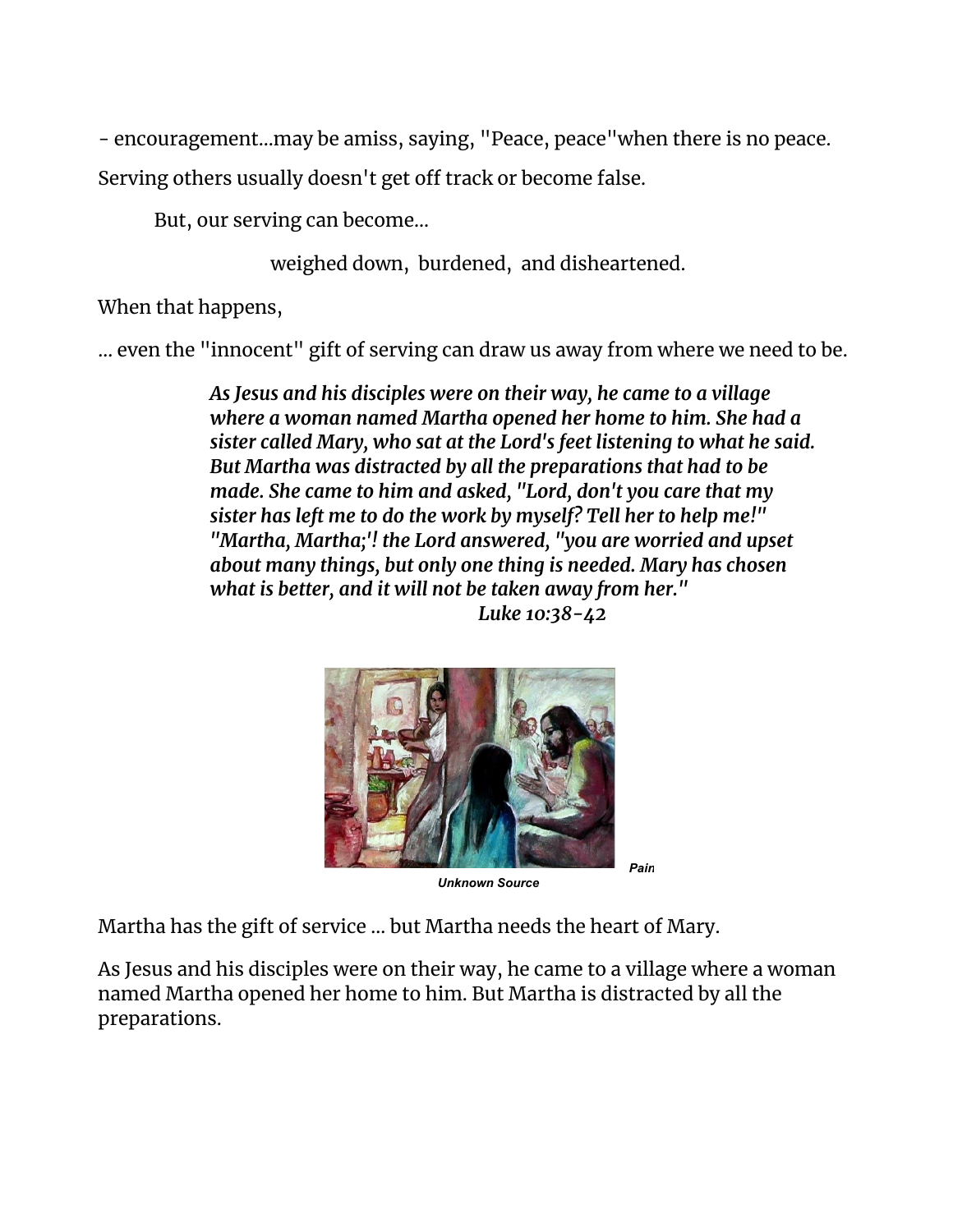Martha, with the gift of service, sees what has to be done; what an honor to welcome Jesus of Nazareth into her home! So Martha gets busy, she HONORS Jesus by serving him and his disciples. She HONORS him by doing what needs to be done.

"What about Mary?" Martha had a sister, Mary, who sat at the Lord's feet listening to what he said. Mary also HONORS Jesus ... she also shows her respect for this important man who has come into her home ...but not by serving. Mary HONORS Jesus by listening ... by setting herself down in a position to hear. Being at his feet was more important than anything she could do.

Martha ... sees what has to be done *but is a slave to her work* ... busy, over-occupied, drawn here and there .... she is *enslaved by what needs to be done*.

Mary ... she has found something that won't be taken from her. She is *centered*, not enslaved by what needs to be done. She has found *freedom*.

#### **The heart of service … the heart of Mary, is freedom.**

Geoffrey Bingham, an Australian, learned about freedom in a prison camp during WWII.

Every day at the end of their long, hard day, these ninety pound skeletons would come and sit down at their table to eat. A plate was laid in front of these men and on this plate would be 10 balls of rice ... always about the same size. But today, at his table, there was 10 balls of rice laid down, but one of them was markedly smaller than all the rest ... one quarter the size ... and everybody knew it as soon as the plate hit the table. The man closest to the plate just grabbed the ball of rice nearest him. Naturally, it was a big one. He hands the plate to the right. The neat man grabs the closest one to him and it's a big one too: "I'm not making a choice, I'm just grabbing the one that's closest to me." As the plate is passed over and over again, it finally ends up in front of Bingham, and there are only two rice balls left ... one big, and one small. And now it's obvious. Every one of those men made a choice...now it's Geoffrey Bingham's: choice and everybody's watching him. So he thinks, "I should serve my brother here to my right, that's what needs to be done...the Christian thing would be to give him the large ball of rice." As he looks at him he compares the 80 pound skeleton on his right to his own 106-pound frame. But then he notices that everyone at the table is staring at him... some are shaking their heads and thinking, "Here he is again, Bingham, he's going to show us up... show us that we're all selfish ... that he's better than all of us because he's going to take the smaller one." Bingham says to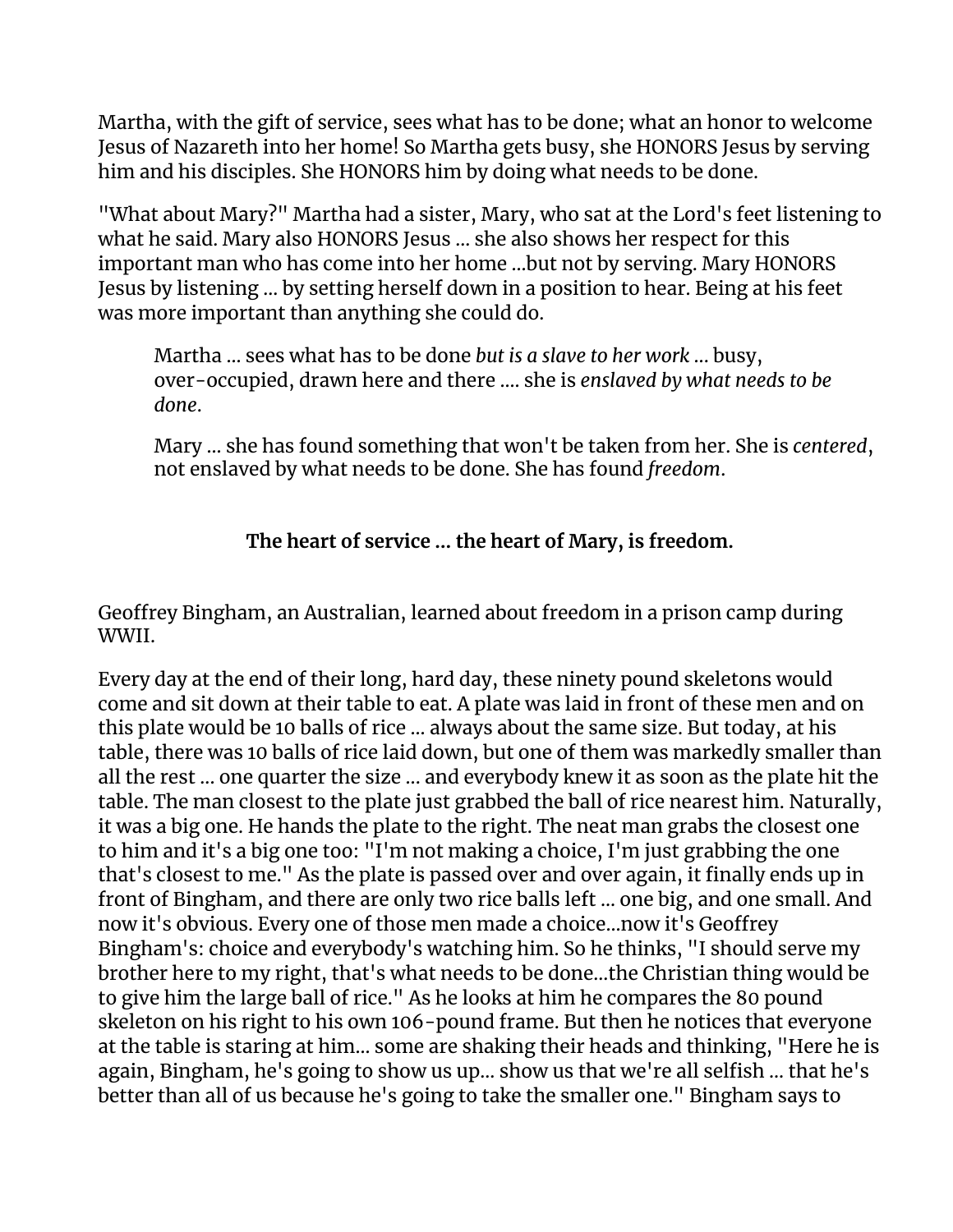himself, "Maybe I should take the large one to show them that I'm with them ... show them that I'm one of the guys. They all think that I'm a snob, maybe what needs to be done is to take the large ball and leave the small one."

Suddenly, he finds himself at the feet of Jesus. And Jesus says, "This man to the right of you needs the rice more than you---serve him!

Do it, not because it's the Christian thing to do, but because I tell you to.

Forget what these other people think ... you're not responsible for them; you're not bound by what they think. You are bound to me and will find freedom by listening to me."

So, he picks up the "small" ball of rice and in obedience to his Lord serves and aids the hungry man to his right.

He does this with great freedom and great joy because he has found something;

He has found the heart of Mary.

- He now knows what's important, what's necessary.
- He's not serving two or three "lords," being pulled this way and that.
- He is a free man.

He has found



The HEART OF MARY isn't begrudging slavery...

# **It's FREEDOM IN SERVICE ...**

**Freedom that's found at the feet of Jesus.**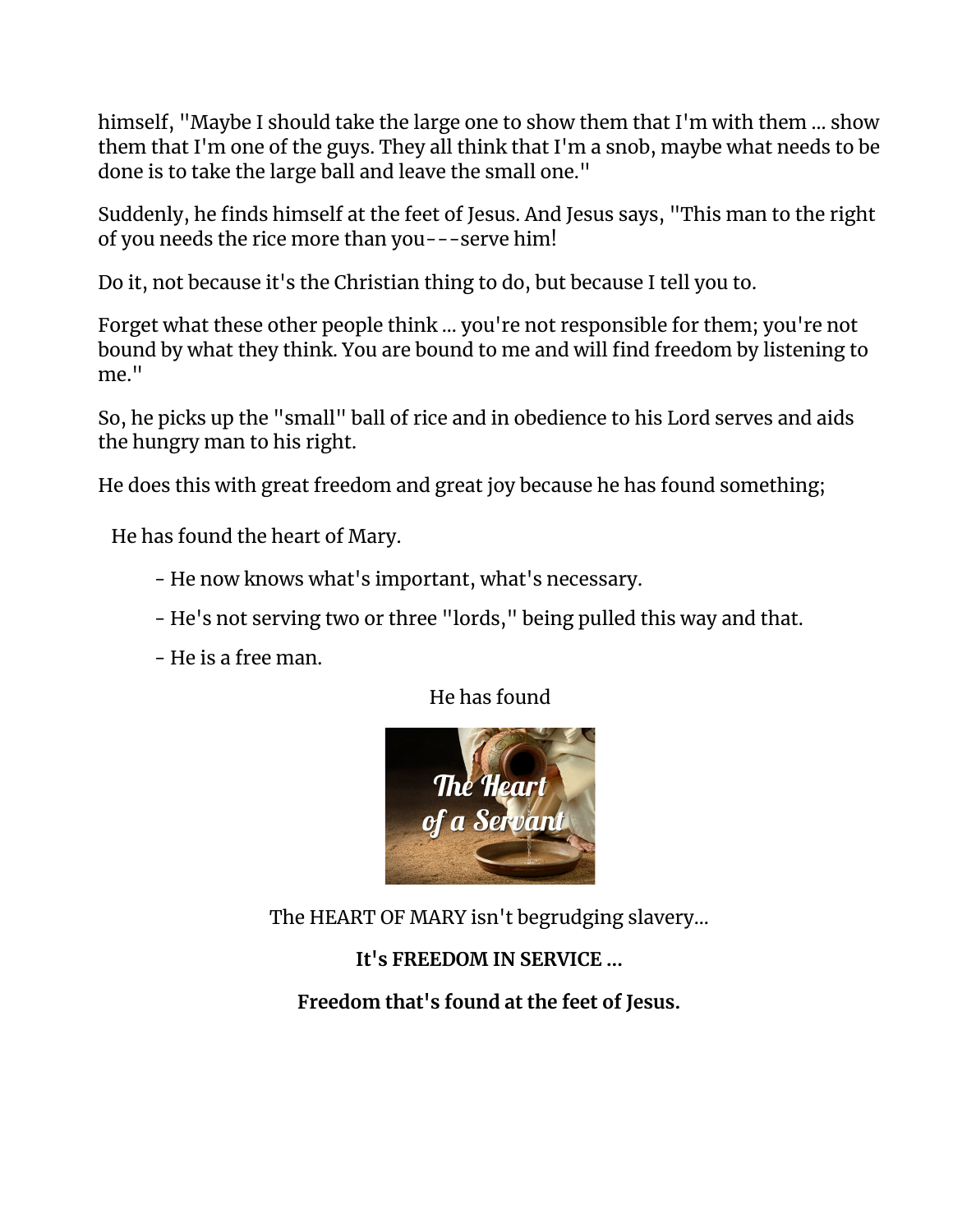But Martha was distracted by all the preparations that had to be made. She came to him and asked, "Lord, don't you care that my sister has left me to do the work

by myself? Tell her to help me!"

Martha is distracted ... occupied ... busy. Martha is drawn away by this and that, pressured by what needs to be done.

"Martha, Martha," the Lord answered, "you are worried and upset about many things, but only one thing is needed. Mary has chosen what is better, and it will not be taken away from her."

Mary is worried-and concerned about good things, about necessary things.

Where Mary has found ONE master,

Martha has one hundred masters.

Martha has the gift of service.

She sees a hundred good and necessary things to do ... that is her gift.

But unless she finds one master to guide her among all the things that need to be done,

she will remain scattered,

drawn away by what's unimportant ...

Burdened,drained

and draining those around her.

Martha was drawn away from Jesus because she saw so much to do, but she didn't see what was best .... what was *necessary*.

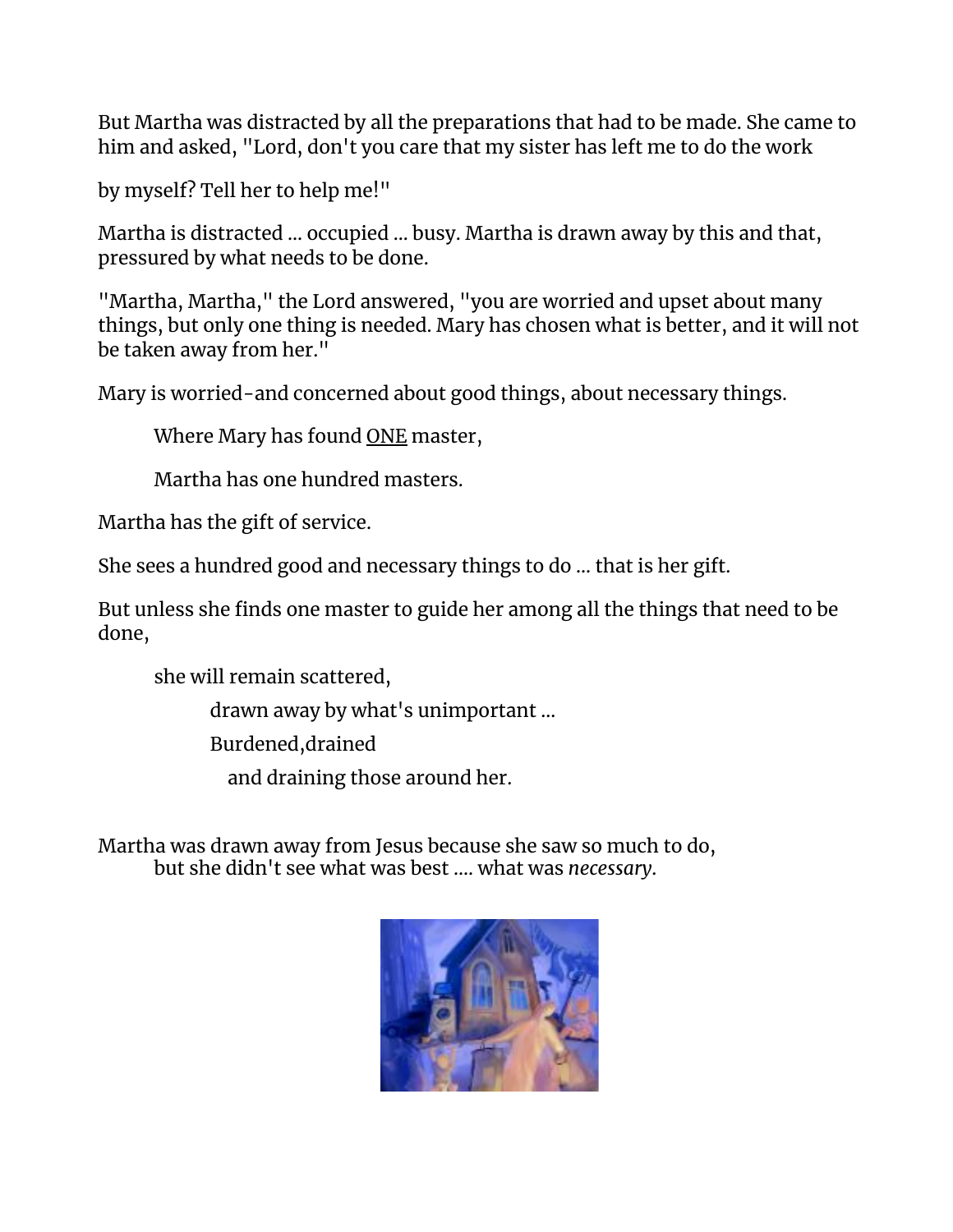Martha needs Mary's heart to know what's really important. She needs to know how to put herself at the feet of Jesus ... under one lord, with "no other god's before her."

She needs to be *captivated* by her Lord, not *enslaved* by her work!

If we are distracted, drawn away by this and that, we need

**FOCUS...**

"stop, sit at his feet." There is a place for all of us at the feet of Jesus. Not a place of sloth or boredom, but a place of rest-focus ... a place to find out what's really necessary.

#### **DISCIPLINE**…

"the force of will to push aside what drives us away from his feet." If we don't we will not only be drawn away, we will also draw others away from his feet.

"Lord, don't you care? .... Tell her to help me."

Martha wants to draw Mary into her whirlwind. But to draw Mary into her whirlwind of "what must be done", she will also draw her away from Jesus.

To draw people around our work, our serving, our cause, what we feel needs to be done…

--- is the unique temptation of those with the gift of service.

**\*** The unique temptation of the prophet is pride; seeing what others don't see. Pride may drive the prophet to belittle those who do not see.

**\*** The unique temptation of those who encourage, those who give aid by standing by the side of a brother or sister, is to feel that they are indispensable to their growth.

**\***The unique temptation of a teacher is to mistake their picture of the truth for the truth itself.

**\*** Again, the unique temptation of a servant is to *compel people into our service.*

*Just as each of us has one body with many members, and these members do not all have the same function. -Romans 12:4*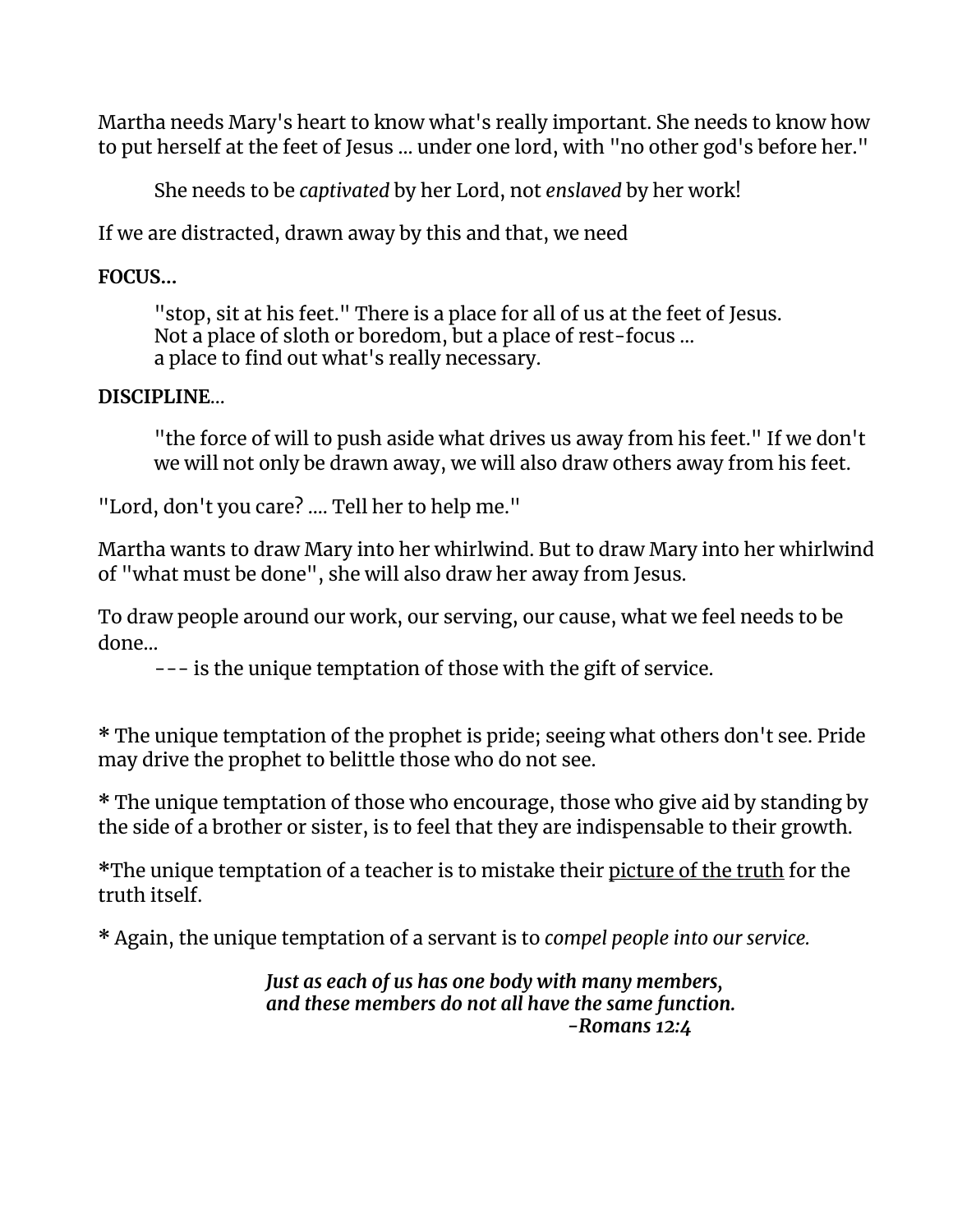When we draw people around our job, our work, our ministry, we end up draining them. The work no longer revolves around Jesus, but around our plan, our, expertise, our enthusiasm, our need to feel wanted.

But if we are a servant with the heart of Mary ... knowing what's necessary, walking in freedom under one lord instead of many lords ... our work, our service, won't draw people away from sitting at Jesus' feet

...it will help people find their place at the feet of Jesus.

We will give them freedom and focus, rather than draw them into our slavery.

The outsiders will be drawn inside...find the one thing necessary and fit in. Wherever we go people will sense that welcoming hand.

By our service the needy will find the one thing needful ...when they lay their small fish and half-eaten loaf at the feet of Jesus; it will multiply to more than enough.

The frail will find strength and resolve at the feet of Jesus because of our service. By our service the confused will find a point of focus.

Once we have found our place at the feet of Jesus, and also by our service, help those we serve find a seat there also, only then can we actually help and serve. Only then do we really see what has to be done.

If we are not centered at his feet our serving will...

- drain people rather than give life,
- be meddling rather than helpful,
- be contrived rather than necessary,
- be busy-work instead of useful.

*Jesus knew that the Father had put all things under his power, and that he had come from God and was returning to God; so he got up from the meal, took off his outer clothing, and wrapped a towel around his waist. After that, he poured water into a basin and began to wash his disciples' feet, drying them with the towel that was wrapped around him.*

*John 13:3-5*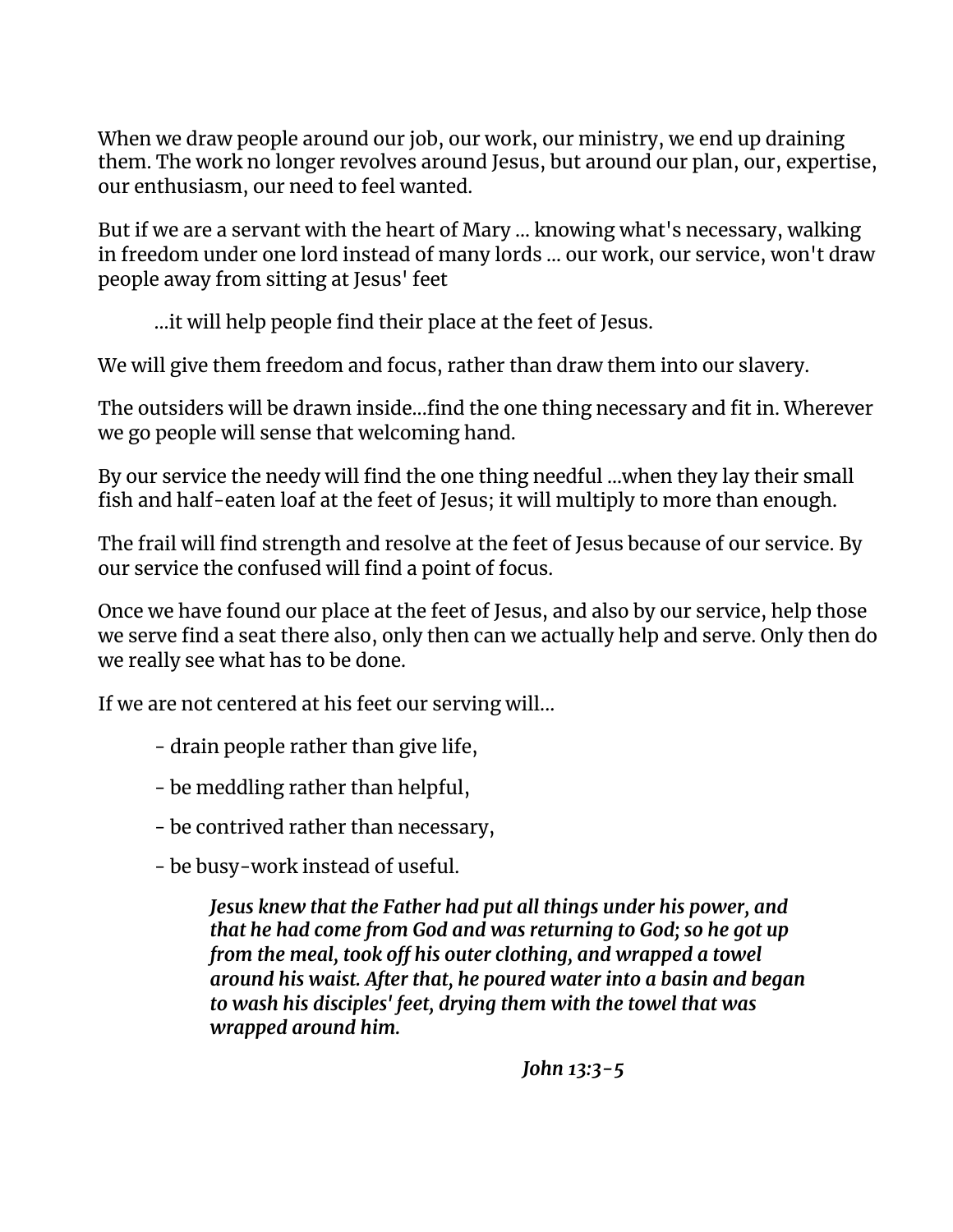To imitate this action in our present day may be a nice ceremony; but is it real service to our brother or sister?

Today, we'd probably find Jesus unplugging a blocked toilet rather than washing feet.

Once we see the need to help, people find their way to Jesus...

Real serving ... is the action that actually clears a space at his feet, so our weary brother or sister can find a place to rest.



Real service brings aid where it's needed.

# **We can clear a place at the feet of Jesus by serving the needs of the physical body...**

- the need of a "ride" so people can physically get to the feet of Jesus,
- the need of "food" so that those at his feet do not starve to death.

# **We can clear a place at the feet of Jesus by serving the needs of the heart...**

- a smile, a warm welcome will clear a large space at his feet,
- a visit to the lonely will bring the footstool of our God into their very home.

# **We can clear a place at the feet of Jesus by serving the needs of the spirit...**

- aggressive prayer for those in need,
- a word of encouragement to "wash the weary feet" of a tired pilgrim,
- reaching out to a burdened, stumbling saint, assuring them that they are his child.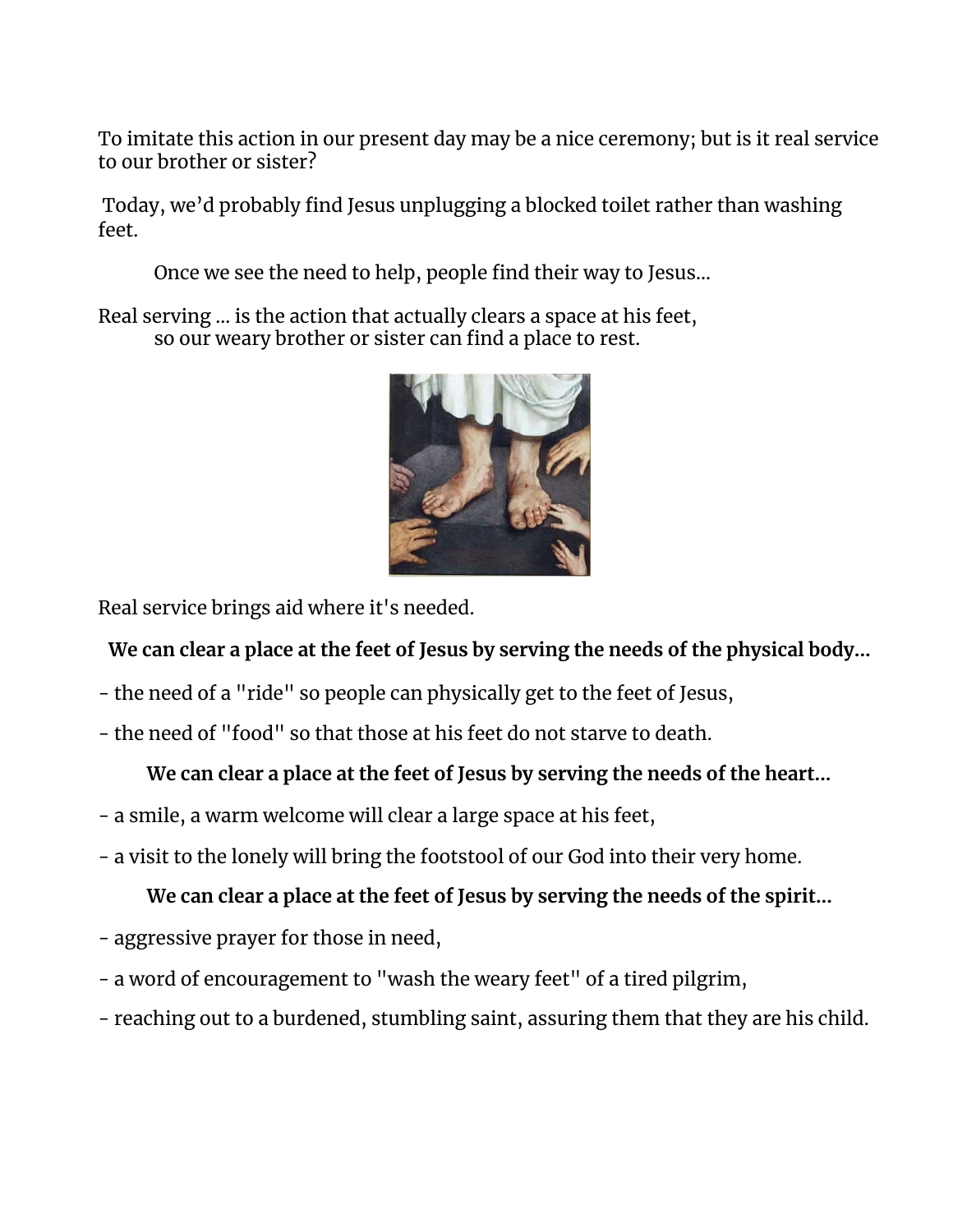Having the heart of Mary means that we find out what is necessary to clear a place at the feet of Jesus and then do it. As we bring people to his feet, we clear away the obstacles that prevent them from sitting down.

This is real service ... this brings freedom. And once we have found this freedom, Jesus will protect us; he won't let anyone take that freedom away from us.

### *..Mary has chosen the best part, and it will not be taken from her...*

Jesus protects us - not from outsiders, heretics, and Romans ...those who kill the body ... he does protect us from brothers and sisters who have the "gift of service" but do not have the heart of Mary ... those who drain us because they have not found one master.

#### *"Lord, don't you care that my sister has left me to do the work myself? Tell her to help me."*

Their "guilt trip" doesn't work on those who walk in freedom. If that anxious, distracted, "servant" doesn't see our work as useful or our life as "committed", Jesus will protect us.

Jesus will also protect others from us if we lose the heart of Mary. If we begin draining God's servants with our demands for more effort, more time, more work, God himself will rebuke us. "Who do you think you are? You're not taking this (freedom) away from my servant."

*For by the grace given me I say to every one of you: Do not think of yourself more highly, than you ought, but rather think of yourself with sober judgment, in accordance with the measure of faith God has given you. Just as each of us has one body with many members, and these members do not all have the same function, so in Christ we who are many form one body, and each member belongs to all the others. We have different gifts, according to the grace given us. If a man's gift is prophesying, let him use it in proportion to his faith. If it is serving, let him serve; if it is teaching, let him teach…*

*Romans 12:3-7*

If your gift is serving, then serve ... do it.....

- In your service be focused ... find your place at the feet of Jesus.